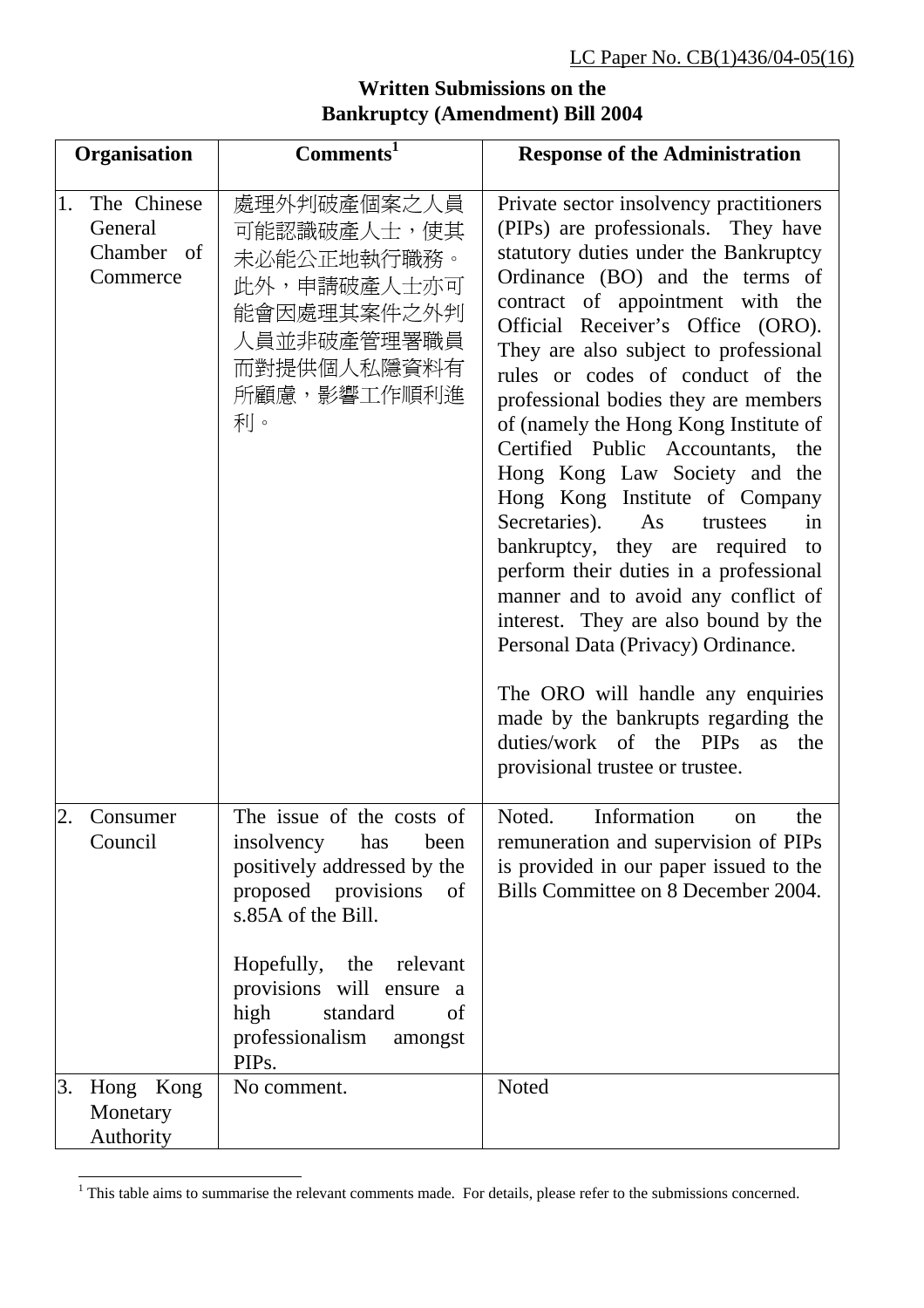| 4. | The<br>Kong<br>Association<br>of Banks | Hong | Vigilant selection criteria<br>and audit procedures, as<br>effective<br>well<br>as<br>procedures to deal with<br>complaints regarding the<br>quality of PIPs, should be<br>in place before the new<br>legislation is introduced.                                                                                                                                                                                                                                                                                                                                                    | Agreed. The ORO will ensure that<br>appropriate selection criteria and audit<br>procedures, as well as effective<br>procedures to handle complaints, are<br>put in place before the proposed<br>legislative amendments come into<br>operation.                                                                                                                                                                                                                                                                                                                                                                                                                                                                                                                                                                                                                                                                                                                                                                                                                                                                                                       |
|----|----------------------------------------|------|-------------------------------------------------------------------------------------------------------------------------------------------------------------------------------------------------------------------------------------------------------------------------------------------------------------------------------------------------------------------------------------------------------------------------------------------------------------------------------------------------------------------------------------------------------------------------------------|------------------------------------------------------------------------------------------------------------------------------------------------------------------------------------------------------------------------------------------------------------------------------------------------------------------------------------------------------------------------------------------------------------------------------------------------------------------------------------------------------------------------------------------------------------------------------------------------------------------------------------------------------------------------------------------------------------------------------------------------------------------------------------------------------------------------------------------------------------------------------------------------------------------------------------------------------------------------------------------------------------------------------------------------------------------------------------------------------------------------------------------------------|
|    |                                        |      | A preferred approach is to<br>enshrine the assurances in<br>legislation.<br>For<br>the<br>example, the Bill should<br>contain provisions similar<br>to Sections 394 to 398 of<br>the UK Insolvency Act<br>1986 dealing<br>with<br>selection criteria of PIPs,<br>complaint handling and<br>supervision. Alternatively,<br>section 84 of the BO<br>should be amended<br>to<br>include provisions similar<br>to section 168C to T of the<br>Companies Ordinance to<br>enable the court to make<br>orders<br>disqualifying<br>a<br>person from acting as a<br>liquidator of a company. | We agree that there is the need to<br>ensure PIPs are properly selected and<br>sufficiently supervised. As mentioned<br>in our paper issued to the Bills<br>Committee on 8 December 2004,<br>there are many checks to help ensure<br>the proper performance of PIPs. For<br>example, ORO will outsource the<br>management of bankruptcy cases only<br>to competent professionals in the<br>accountancy and legal sectors and<br>company secretaries. The PIPs are<br>required to perform the statutory<br>duties under the BO and are subject to<br>supervision under the following<br>provisions of the Ordinance such as -<br>Section 83 – Creditors or affected<br>parties may appeal to court against<br>any act or decision of the PIPs;<br>Section 84 – Control of court over<br>PIP <sub>s</sub> :<br>Section $96$ – The PIPs are subject to<br>the removal by the court or the<br>creditors.<br>further<br>The<br>ORO<br>will<br>require<br>periodical reports from the PIPs –<br>sections 89 (annual statement of<br>proceedings) and 93 (accounts) of the<br>BO for monitoring the progress of the<br>administration.<br>The above control |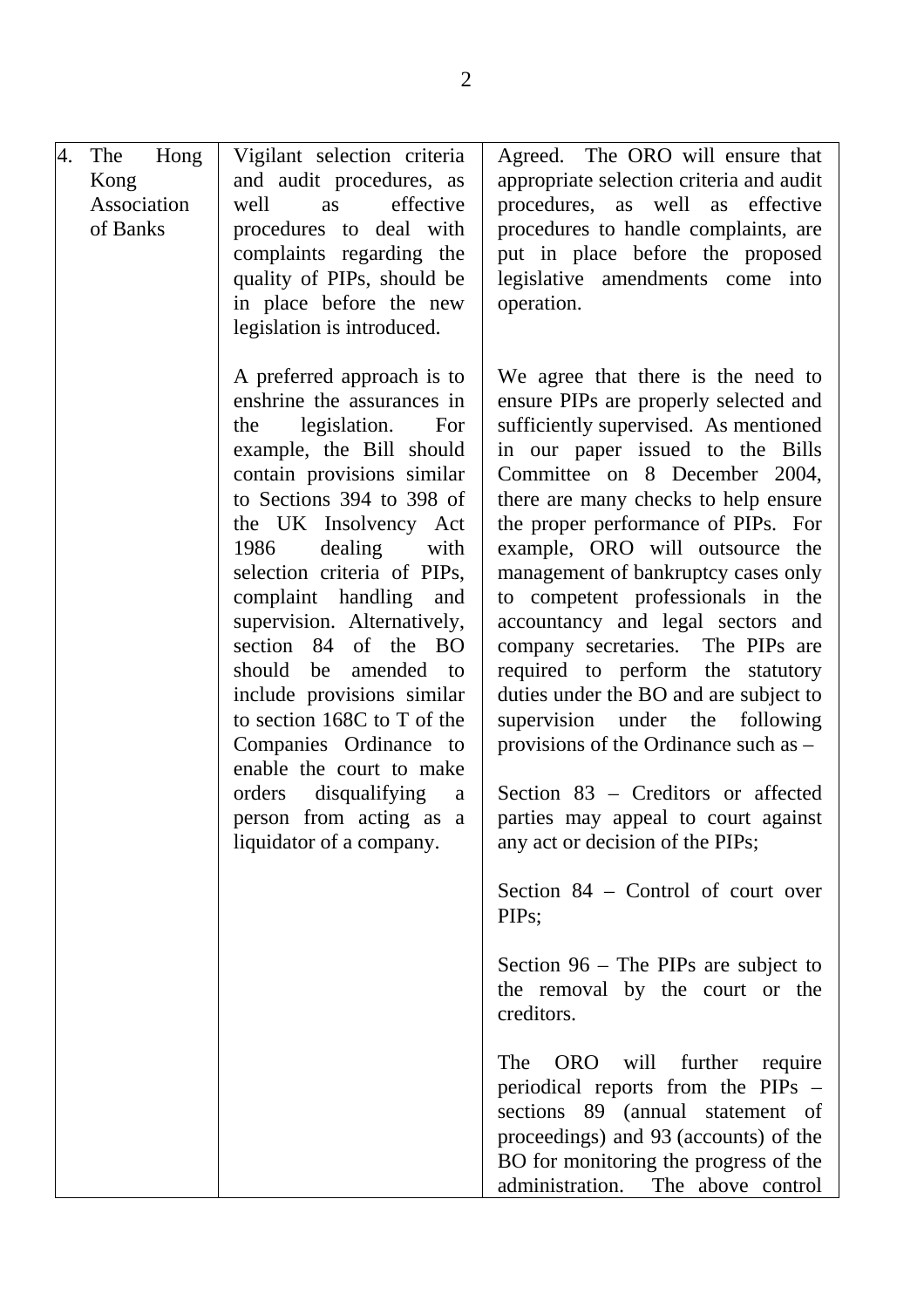|    |                                                   |                                                                                                                                                                                    | and supervision is considered to be<br>sufficient. On this basis, we do not<br>consider it necessary to adopt the<br>provisions of the UK Insolvency Act<br>1986 for the setting up of a system to<br>authorize PIPs or to introduce<br>provisions for disqualification of PIPs<br>from acting as trustee-in-bankruptcy<br>(similar to section 168C to T of the<br>Companies Ordinance. |
|----|---------------------------------------------------|------------------------------------------------------------------------------------------------------------------------------------------------------------------------------------|-----------------------------------------------------------------------------------------------------------------------------------------------------------------------------------------------------------------------------------------------------------------------------------------------------------------------------------------------------------------------------------------|
|    |                                                   | The ORO should make<br>references,<br>appropriate<br>within the<br>contractual<br>the<br>arrangements with<br>PIP <sub>s</sub> ,<br>the<br>to<br>timely<br>provision of management | There are provisions in the BO which<br>require the PIPs to provide regular<br>reports to the OR through which the<br>ORO may monitor the progress of the<br>administration -                                                                                                                                                                                                           |
|    |                                                   | information to facilitate<br>effective monitoring of the<br>output of PIPs.                                                                                                        | Section $89 - To$ provide the ORO<br>with annual statement of proceedings;                                                                                                                                                                                                                                                                                                              |
|    |                                                   |                                                                                                                                                                                    | Section $93$ – The ORO may require<br>the trustee (PIPs) to provide him with<br>the accounts at any time which may<br>be audited.                                                                                                                                                                                                                                                       |
|    |                                                   |                                                                                                                                                                                    | The<br>ORO will<br>also<br>impose<br>appropriate provisions in the contract<br>with the PIPs to ensure effective<br>monitoring of PIPs' work.                                                                                                                                                                                                                                           |
| 5. | The<br>Law<br>Society<br>of<br>Hong Kong          | The Law Society considers<br>the proposed amendments<br>to be uncontroversial and<br>thus will not be providing<br>submissions.                                                    | <b>Noted</b>                                                                                                                                                                                                                                                                                                                                                                            |
| 6. | Standing<br>Committee<br>on Company<br>Law Reform | N <sub>o</sub><br>particular<br>views<br><b>or</b><br>comments.                                                                                                                    | Noted.                                                                                                                                                                                                                                                                                                                                                                                  |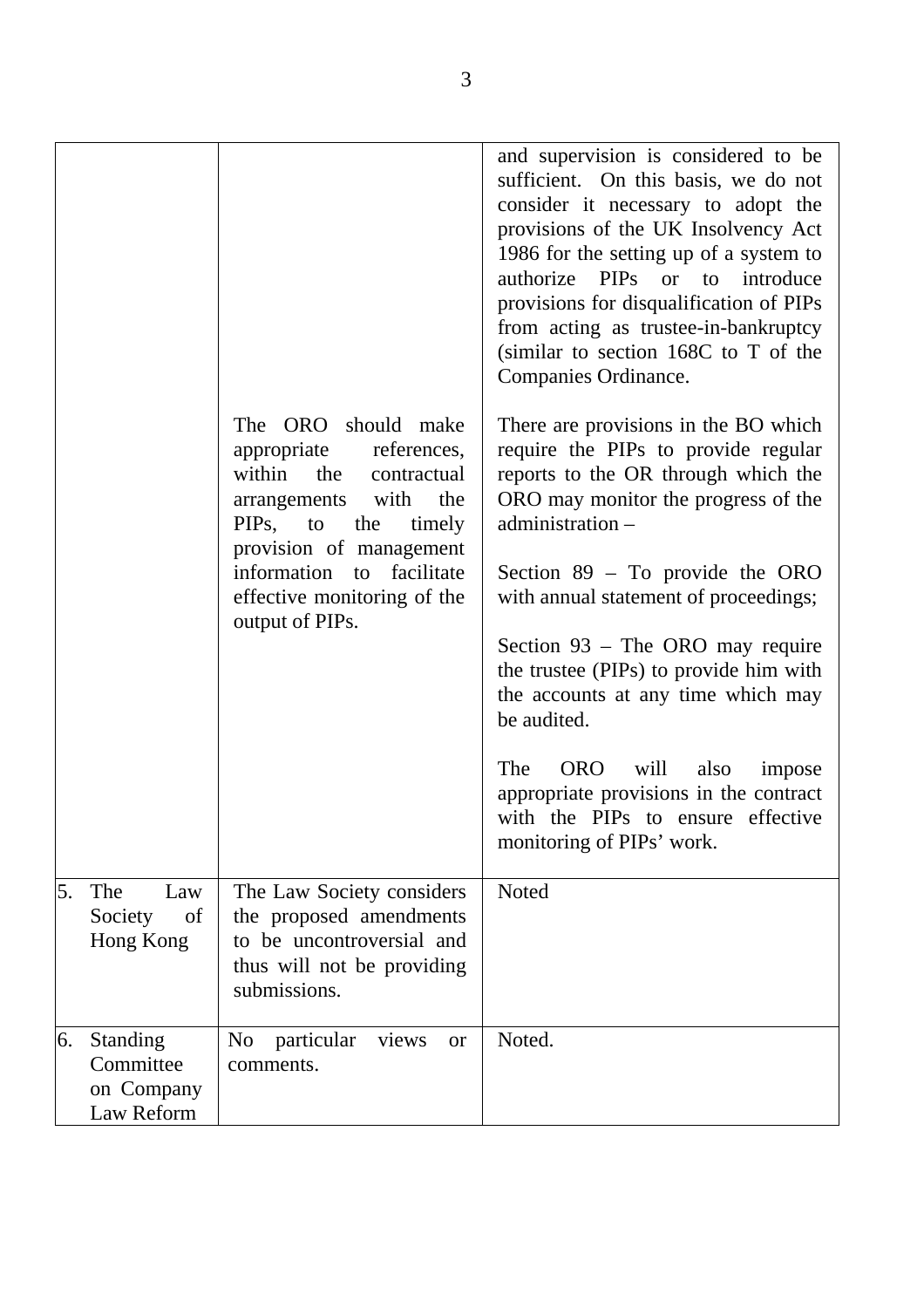| 7.<br>Joseph S C | Support the outsourcing and                                                                                                                                                                                                                                                                                                                                                                                                                                                                                                                                                                |                                                                                                                                                                                                                                                                                                                                                                                                                                                                                                                                                                                                                                                                                                                                             |
|------------------|--------------------------------------------------------------------------------------------------------------------------------------------------------------------------------------------------------------------------------------------------------------------------------------------------------------------------------------------------------------------------------------------------------------------------------------------------------------------------------------------------------------------------------------------------------------------------------------------|---------------------------------------------------------------------------------------------------------------------------------------------------------------------------------------------------------------------------------------------------------------------------------------------------------------------------------------------------------------------------------------------------------------------------------------------------------------------------------------------------------------------------------------------------------------------------------------------------------------------------------------------------------------------------------------------------------------------------------------------|
| Chan $& Co$      | suggest to expand the ambit                                                                                                                                                                                                                                                                                                                                                                                                                                                                                                                                                                |                                                                                                                                                                                                                                                                                                                                                                                                                                                                                                                                                                                                                                                                                                                                             |
|                  | $\mathsf{to}-$<br>1. Include<br>bankruptcy<br>cases where the value<br>bankrupt's<br>of<br>the<br>property is unlikely to<br>exceed \$500,000 as the<br>administration<br>of<br>$% \left( \left( \mathcal{A},\mathcal{A}\right) \right) =\left( \mathcal{A},\mathcal{A}\right)$ of<br>bankrupt's<br>estate<br>around<br>\$200,000<br>cannot be that much<br>complicated than cases<br>where the value<br>$\mathbf{a}$<br>around \$500,000 and<br>limiting outsourcing to<br>where<br>the<br>cases<br>bankrupt's assets<br>are<br>less than $$200,000$ is<br>commercially<br>not<br>viable. | 1. Under section 17A of the BO, the<br>appointment<br>of<br>trustee<br>in<br>bankruptcy for cases where no<br>summary administration order (i.e.<br>for cases with assets likely to be<br>more than \$200,000) will generally<br>be made by the creditors in general<br>meeting. It is not the intention of<br>the Administration to take away the<br>creditors<br>for<br>of<br>the<br>power<br>appointment of trustee for cases of<br>assets of value from $$200,000$ —<br>\$500,000. Moreover, setting the<br>\$200,000<br>would<br>threshold<br>at<br><b>ORO</b><br>already enable<br>the<br>to<br>90%<br>of<br>outsource<br>the<br>over<br>bankruptcy cases.<br>Cases will be allocated to PIPs in<br>batches, so that PIPs can achieve |
|                  | 2. Permit contingency fee<br>arrangement<br>(or<br>conditional<br>fee<br>arrangement) to be the<br>basis<br>of<br><b>PIPs</b><br>remuneration,<br>as<br>$-$ it<br>would<br>motivate<br>the<br>PIPs to adopt a more<br>proactive attitude<br>in<br>recovery of assets and<br>may deter people from<br>abusing<br>bankruptcy<br>proceedings.                                                                                                                                                                                                                                                 | economies of scale.<br>2. Under the proposed section 85A of<br>the BO, the ORO will fix the<br>remuneration of the PIPs.<br>The<br>basis will be considered at the time<br>of outsourcing.                                                                                                                                                                                                                                                                                                                                                                                                                                                                                                                                                  |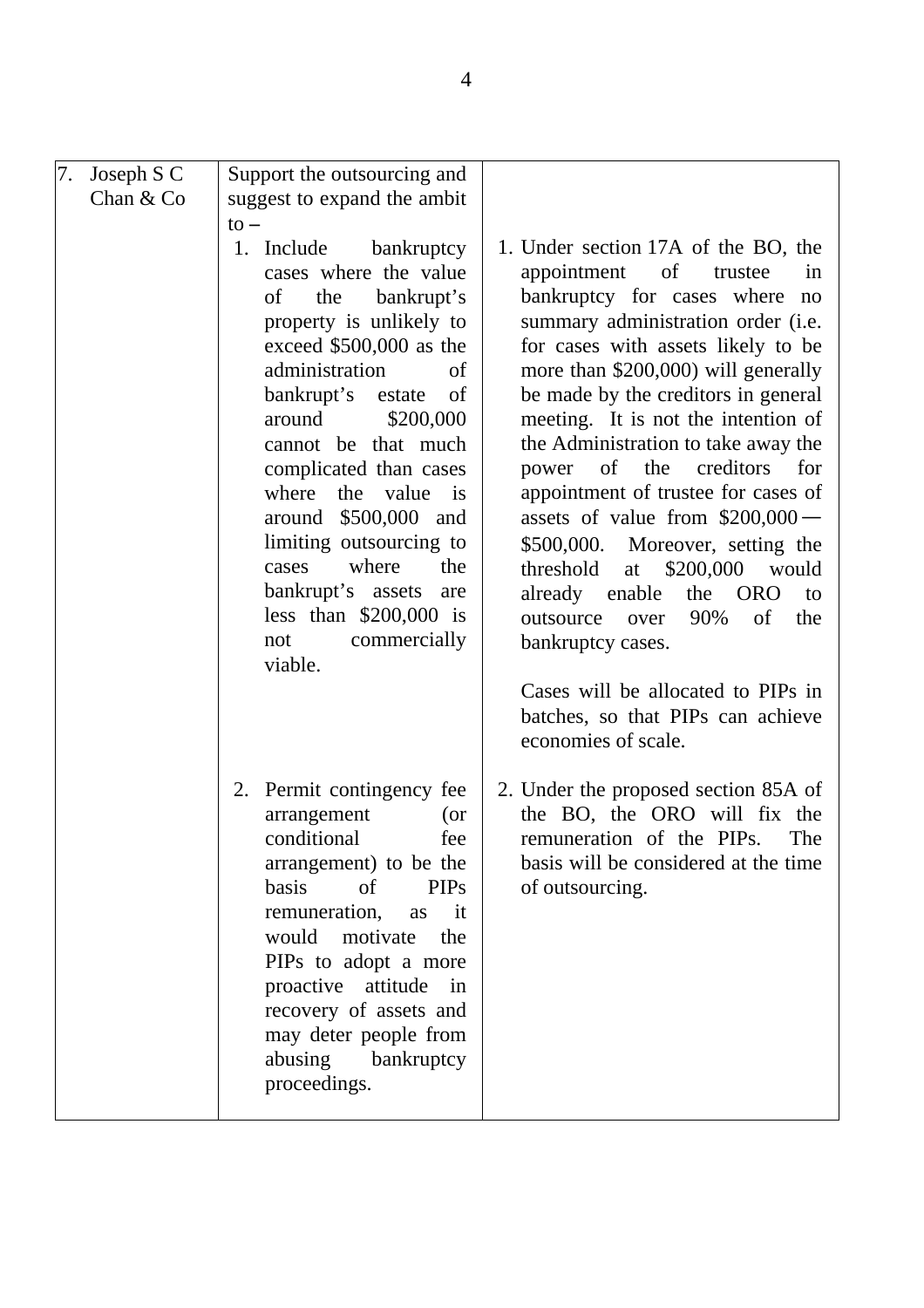| 8. | Hong Kong<br>Institute<br>of<br>Company<br>Secretaries         | Fully<br>supports<br>the<br>amendments.                                                                                                                 | Noted.                                                                                                                                                                                                                                                                                                                                                                                                     |
|----|----------------------------------------------------------------|---------------------------------------------------------------------------------------------------------------------------------------------------------|------------------------------------------------------------------------------------------------------------------------------------------------------------------------------------------------------------------------------------------------------------------------------------------------------------------------------------------------------------------------------------------------------------|
| 9. | Association<br>of Chartered<br>Certified<br><b>Accountants</b> | Section 37<br>The provisional trustee's<br>remuneration<br>should<br>be<br>explicitly shown in either<br>subsection (a) or (h) of<br>section $37(1)$ .  | The remuneration of PIPs is provided<br>for under proposed section $37(1)(h)$ .<br>The reference to "trustee" in section<br>37 includes a "provisional trustee", as<br>provided under section 58(1B).                                                                                                                                                                                                      |
|    |                                                                | Section 85A and Section<br>112A<br>"first trustee"<br>The term<br>under<br>does<br>not<br>appear<br>Further<br>section 112A.<br>clarification required. | "First trustee" is not a defined term in<br>the Ordinance and the word "first"<br>should therefore be given its literal<br>meaning. Here, a first trustee simply<br>means the first person appointed as<br>trustee under section $112A(1)(i)$ . The<br>meaning looks clear. Moreover, "first<br>trustee" is also used in the heading of<br>section 17A, and "first such trustee"<br>appears in section 17. |
|    |                                                                | To tidy up the order of<br>of<br>sequence<br>the<br>sub-<br>sections<br>under<br>section<br>112A.                                                       | We do not see any problem with the<br>sequence. Moreover, section 112A is<br>an existing provision. Amendment<br>should only be made if a genuine need<br>is demonstrated.                                                                                                                                                                                                                                 |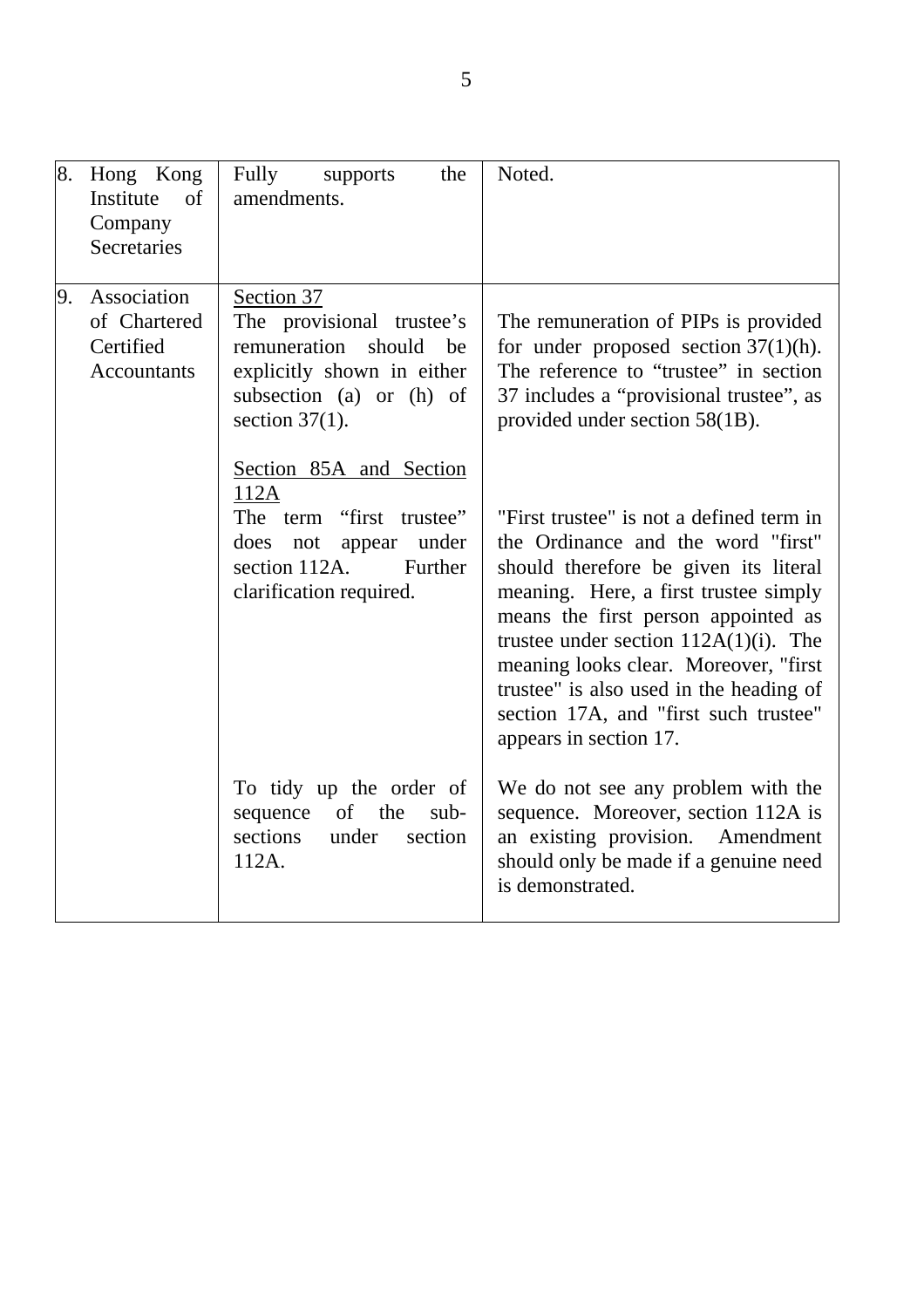| Section 86B<br>Whether the "securities" in<br>proposed section 86B(2)<br>has the same meaning as<br>"security" under section<br>23. If so, the trustee's duty<br>regarding security should<br>be referred to in the same<br>provision in order to ensure<br>clarity. | Proposed section 86B deals with the<br>duties of the trustee as regards the<br>bankrupt's estate. The reference to<br>"securities" in proposed section<br>$86B(2)$ refers to securities as in<br>property in the bankrupt's estate. On<br>the other hand, section 23 refers to<br>the security as in guarantee or bond to<br>be given to the OR by an outside<br>trustee. The references to "securities"<br>and "security" in proposed section<br>86B and section 23 respectively are<br>not the same.                                                              |
|----------------------------------------------------------------------------------------------------------------------------------------------------------------------------------------------------------------------------------------------------------------------|---------------------------------------------------------------------------------------------------------------------------------------------------------------------------------------------------------------------------------------------------------------------------------------------------------------------------------------------------------------------------------------------------------------------------------------------------------------------------------------------------------------------------------------------------------------------|
| Section 23<br>The requirement in section<br>23 for a trustee to give<br>security to the OR should<br>also be applicable to the<br>provisional trustee.                                                                                                               | Proposed section $58(1B)$ provides that<br>save in the specified sections, unless<br>the context otherwise requires, the<br>provisional trustee shall be regarded<br>as the trustee for the purposes of the<br>BO. A reference to "trustee" in the<br>Ordinance, save in the specified<br>sections, shall therefore be regarded<br>as including the "provisional trustee".<br>As section 23 was not included as one<br>of the specified sections in proposed<br>section $58(1B)$ , the reference to<br>"trustee" in section 23 includes a<br>"provisional trustee". |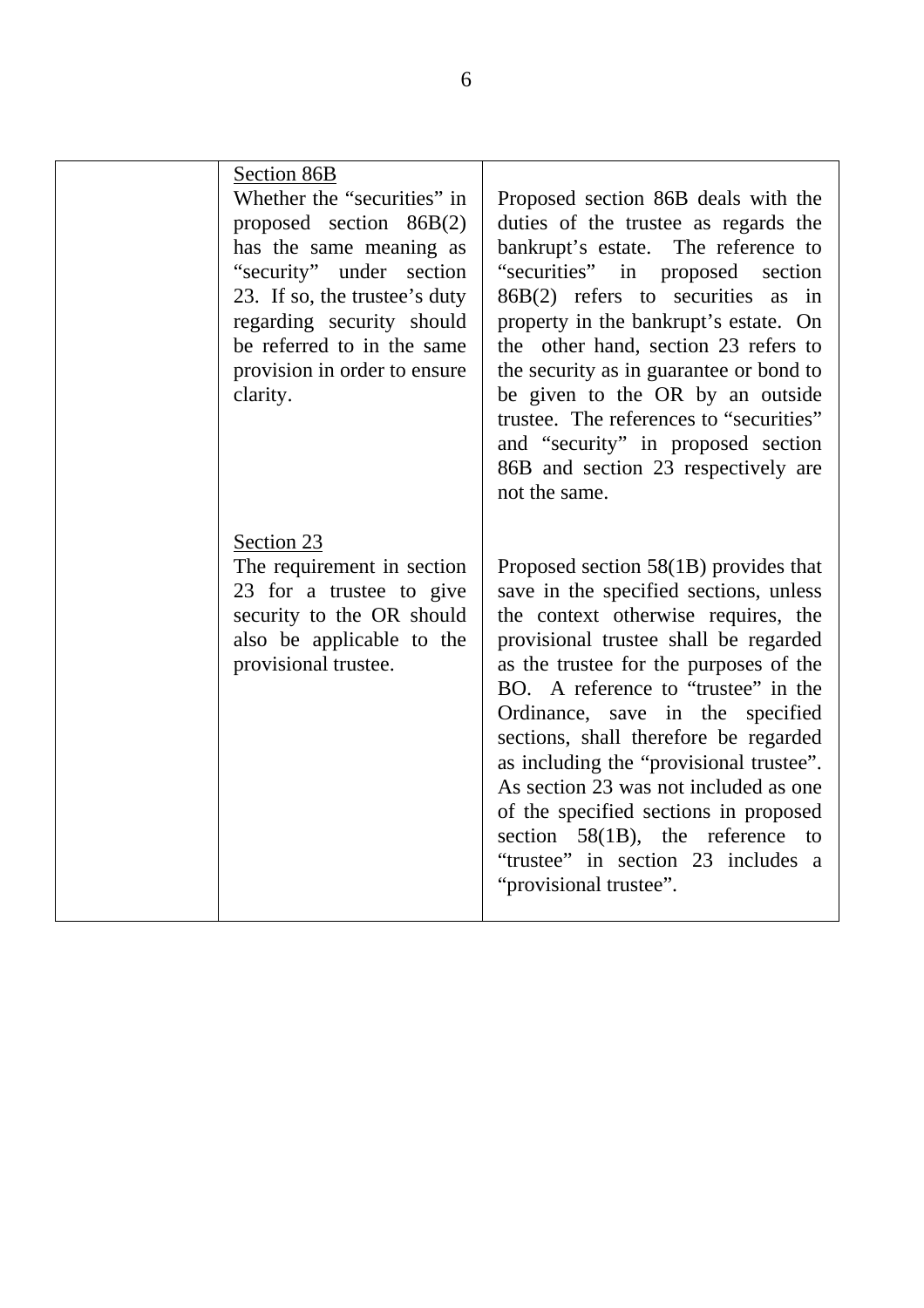| Section $91(2)$<br>The provision requiring<br>that if trustee at any time<br>for<br>retains<br>more<br>than<br>10 days a sum exceeding<br>$$2,000$ or<br>such<br>other<br>the Official<br>amount as<br>Receiver in any case may<br>authorized him to retain,<br>then unless he explains the<br>retention to the satisfaction<br>of the Official Receiver, he<br>shall pay interest on the<br>amount so<br>retained<br>in<br>excess at the rate of 20%<br>per annum is practically<br>difficult to comply<br>too<br>with. The limit should be<br>raised and the provision<br>should<br>be<br>amended | Section $91(1)$ requires the trustee to<br>open an account in the name of the<br>bankrupt's estate and to pay to the<br>credit of such account all sums<br>received by him as trustee.<br>The provision in section $91(2)$ as to<br>the retention means the retention of<br>the sums received by him as trustee<br>without<br>payment into the<br>bank<br>account specified in section $91(1)$ .<br>There should be no difficulty in<br>complying with section $91(2)$ as the<br>bank account of the bankrupt's estate<br>is maintained by the trustee himself.                                                                                                                                            |
|-----------------------------------------------------------------------------------------------------------------------------------------------------------------------------------------------------------------------------------------------------------------------------------------------------------------------------------------------------------------------------------------------------------------------------------------------------------------------------------------------------------------------------------------------------------------------------------------------------|------------------------------------------------------------------------------------------------------------------------------------------------------------------------------------------------------------------------------------------------------------------------------------------------------------------------------------------------------------------------------------------------------------------------------------------------------------------------------------------------------------------------------------------------------------------------------------------------------------------------------------------------------------------------------------------------------------|
| accordingly.<br><b>Qualification</b><br>of<br>the<br>provisional trustee<br>for<br>Criteria<br>the<br>qualification<br>of<br>the<br>provisional trustee/ trustee,<br>including<br>domicile,<br>independence, conflict of<br>interest or expertise, should<br>be considered.                                                                                                                                                                                                                                                                                                                         | system of ORO<br>The tender<br>for<br>will<br>outsourcing<br>the<br>set<br>out<br>qualification for persons to be eligible<br>for appointment as provisional trustee,<br>minimum<br>experience<br>e.g.<br>in<br>insolvency work and professional<br>qualification. Further details can be<br>found in our paper issued to the Bills<br>Committee on 8 December 2004.<br>As such and in order to maintain<br>flexibility, we see no need to specify<br>the qualifications in the BO itself. In<br>this regards, we would like to point<br>out that there is no specification of the<br>qualification of a person that may be<br>appointed as a trustee by creditors<br>under existing section 17 of the BO. |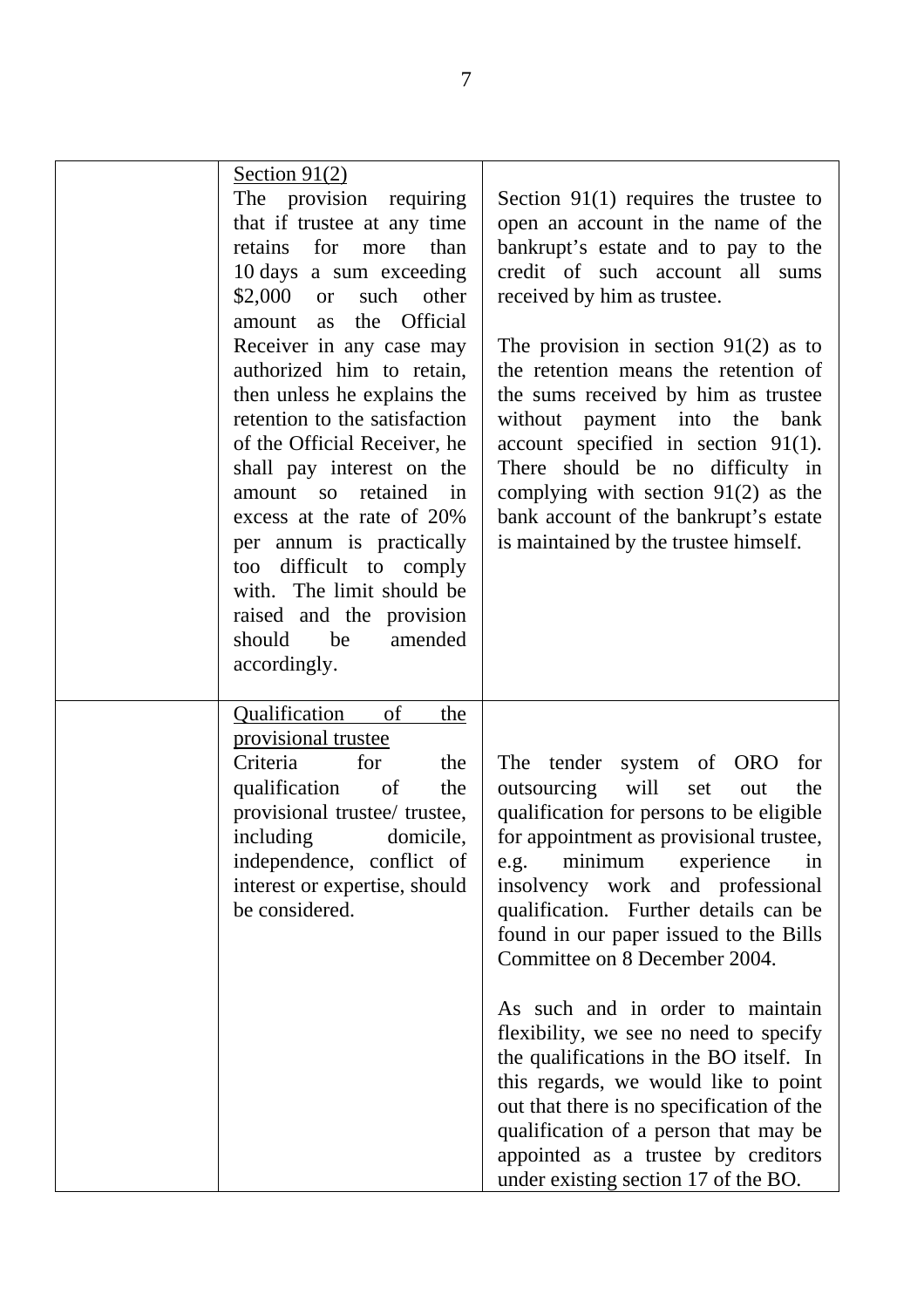| 10. The DTC<br>Association              | Support the outsourcing of<br>part of the work of the<br>ORO and have no further<br>comments.                                                                                                         | Noted                                                                                                                                                                                                                                                                                                                                                                                                                                                                                                                                                                              |
|-----------------------------------------|-------------------------------------------------------------------------------------------------------------------------------------------------------------------------------------------------------|------------------------------------------------------------------------------------------------------------------------------------------------------------------------------------------------------------------------------------------------------------------------------------------------------------------------------------------------------------------------------------------------------------------------------------------------------------------------------------------------------------------------------------------------------------------------------------|
| 11. Yip, Tse $\&$<br>Tang<br>Solicitors | 支持建議,但擔心私人<br>執業者未具充份經驗和<br>專業知識<br>1. 日後破產署將案件交<br>由私人執業者擔任受<br>託人,必須設立有效<br>的投訴機制。<br>2. 政府建議倘獲實行,<br>必須提供充足訓練和<br>監察。破產署能否妥<br>善擔演監察角色,本<br>行表示懷疑。破產署<br>在交由私人執業者擔<br>任信託人,必須務求<br>信託人妥善履行其職<br>責。 | 1. As mentioned in our paper issued<br>to the Bills Committee on 8<br>December 2004, the ORO will<br>only outsource the management<br>of bankruptcy cases to competent<br>insolvency<br>private<br>sector<br>practitioners (PIPs), who must be<br>professionals in the accountancy<br>and legal sectors and<br>the<br>company secretaries. They are<br>required to have a number of<br>years of post-qualification<br>experience and a minimum<br>number of professional<br><sub>or</sub><br>chargeable hours in respect of<br>insolvency work.<br>2. There are many checks<br>and |
|                                         |                                                                                                                                                                                                       | the<br>balances to monitor<br><b>PIPs</b><br>performance<br>of<br>in<br>administrating the outsourced<br>cases. For instance, the ORO<br>will monitor the performance of<br>the PIPs under the tender<br>contract. Details can be found in<br>the paper issued to the Bills<br>Committee. The ORO will also<br>brief successful tenderers of their<br>duties in administrating<br>the<br>outsourced cases.                                                                                                                                                                         |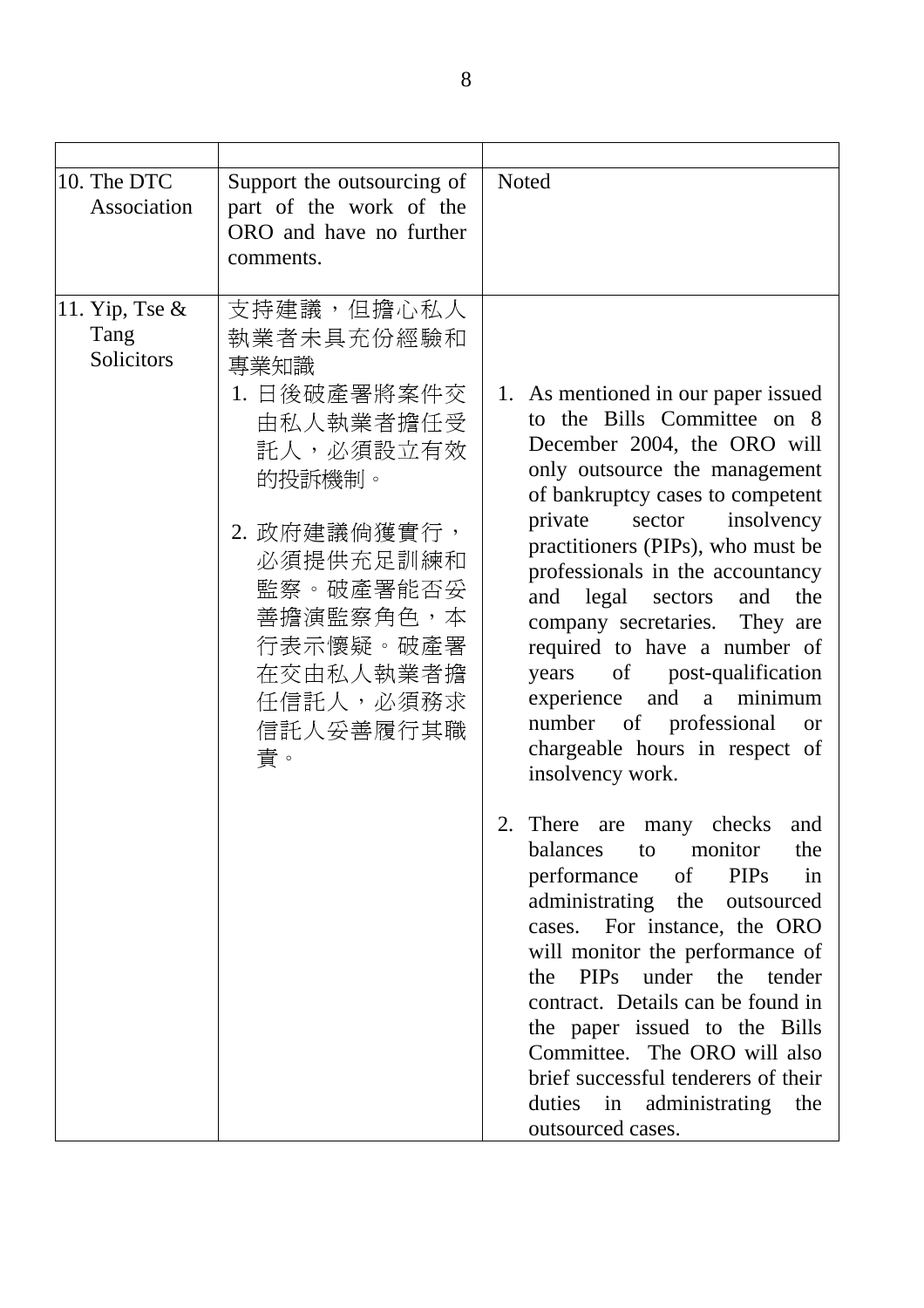|                       |                                                                                                                                                                                                                                                                                                                                                                                                                                        | 3. The ORO will also ensure that<br>effective procedures to handle<br>complaints are put in place<br>before the proposed legislative<br>amendments<br>into<br>come<br>operation. The bankrupt may<br>also appeal to the court against<br>any act or decision of the trustee<br>(PIPs) under section 83 of the<br>BO.                                                                                                                                                                                        |
|-----------------------|----------------------------------------------------------------------------------------------------------------------------------------------------------------------------------------------------------------------------------------------------------------------------------------------------------------------------------------------------------------------------------------------------------------------------------------|-------------------------------------------------------------------------------------------------------------------------------------------------------------------------------------------------------------------------------------------------------------------------------------------------------------------------------------------------------------------------------------------------------------------------------------------------------------------------------------------------------------|
| 12. Grant<br>Thornton | Proposed section 12(1B)<br>Appointments are usually<br>on "joint and several"<br>basis; hence it is not sure<br>why "an appointment must<br>make provision as to the<br>circumstances in which the<br>provisional trustees must<br>act together and<br>the<br>circumstances in which one<br>or more of them may act<br>for the others." Who will<br>be in that position (and<br>based on what) to spell out<br>any such circumstances, | Proposed section $12(1B)$ follows the<br>wording in existing section $17(2)$ of<br>the BO. The provision is necessary<br>to give the OR the power to appoint<br>more than 1 person<br>joint<br>as<br>provisional trustees.<br>The circumstances as to when the<br>joint provisional trustee must act<br>together and when one of them may<br>act for the other will be proposed by<br>the appointees themselves when<br>tendering for<br>the<br>contract<br>of<br>The<br>appointment.<br><b>ORO</b><br>will |
|                       | for a case with assets of<br>less than HK\$200,000?                                                                                                                                                                                                                                                                                                                                                                                    | consider the proposals made by the<br>appointees.                                                                                                                                                                                                                                                                                                                                                                                                                                                           |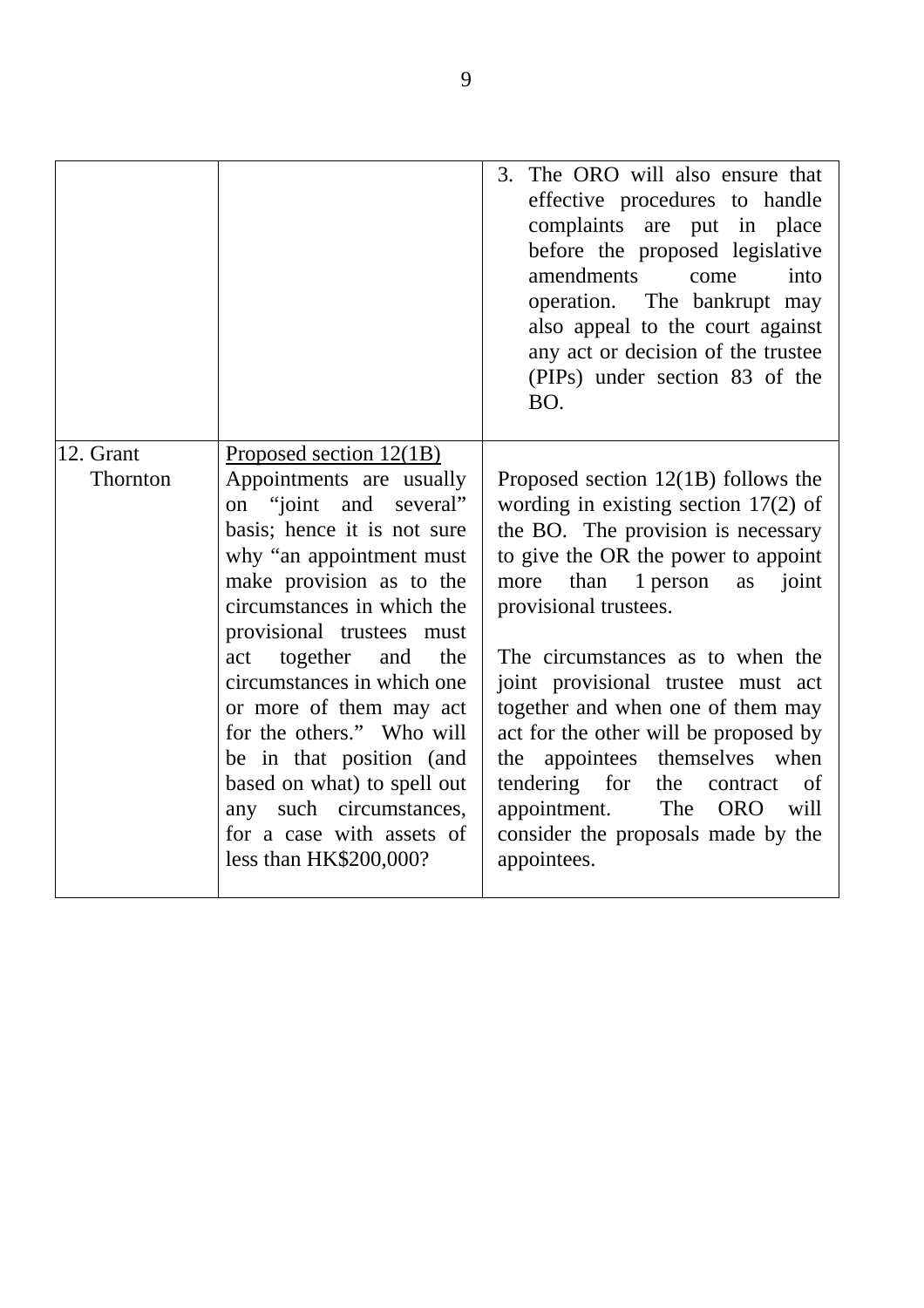| <u>Proposed section 37</u><br>The ranking and priority<br>of the costs and charges<br>gives little incentive to a<br>PIP to take up bankruptcy<br>work. It is unclear as to<br>why the ORO is entitled to<br>charge fees<br>and<br>commissions on<br>a<br>percentage of realisation<br>basis where little, if any,<br>work, is done by the ORO<br>in the realisation of the<br>same. The arrangement of<br>paying everybody else in<br>full first before paying the<br>PIP when the PIP is often<br>wholly and exclusively<br>responsible<br>the<br>for<br>realisation cannot be seen<br>to be fair. | Under the propose<br>BO, the payment<br>properly incurre<br>getting in or rea<br>assets of the banl<br>paid out of th<br>remaining assets<br>order of the cou<br>order of priority<br>proposed section<br>incurred expenses<br>expenses shall fir<br>other items in the<br>The proposed pri<br>set out in section<br>follows that pro<br>$179(1)$ of the Cor<br>up) Rules, which<br>for many years. |
|------------------------------------------------------------------------------------------------------------------------------------------------------------------------------------------------------------------------------------------------------------------------------------------------------------------------------------------------------------------------------------------------------------------------------------------------------------------------------------------------------------------------------------------------------------------------------------------------------|-----------------------------------------------------------------------------------------------------------------------------------------------------------------------------------------------------------------------------------------------------------------------------------------------------------------------------------------------------------------------------------------------------|
|                                                                                                                                                                                                                                                                                                                                                                                                                                                                                                                                                                                                      | Among the releva<br>has the highest p<br>his dual role, nam<br>role (e.g. in $\epsilon$<br>statement of proc<br>under section 89<br>auditing the acco<br>under section 93<br>administering the<br>while<br>acting<br>bankruptcy. Co<br>incurred by a tr<br>priority than the<br>PIP as the PIP sho<br>assessment as to t<br>for the costs and<br>incurring them.                                    |

ed section 37 of the t of the expenses d in preserving, dizing any of the krupt shall first be e assets. Any shall, subject to rt, be paid in the as set out in the  $\int$ . If a PIP has as aforesaid, such st be paid over all proposed section.

iority of the items  $37(1)$  by and large vided under rule mpanies (Windinghas been in place

ant items, the OR priority because of ely the supervisory examining annual eedings from PIPs and receiving and unts of the trustee ) and the role of bankrupt's estate as trustee in bankruptcy. Costs and expenses ustee have higher remuneration of a ould have made an the available assets d expenses before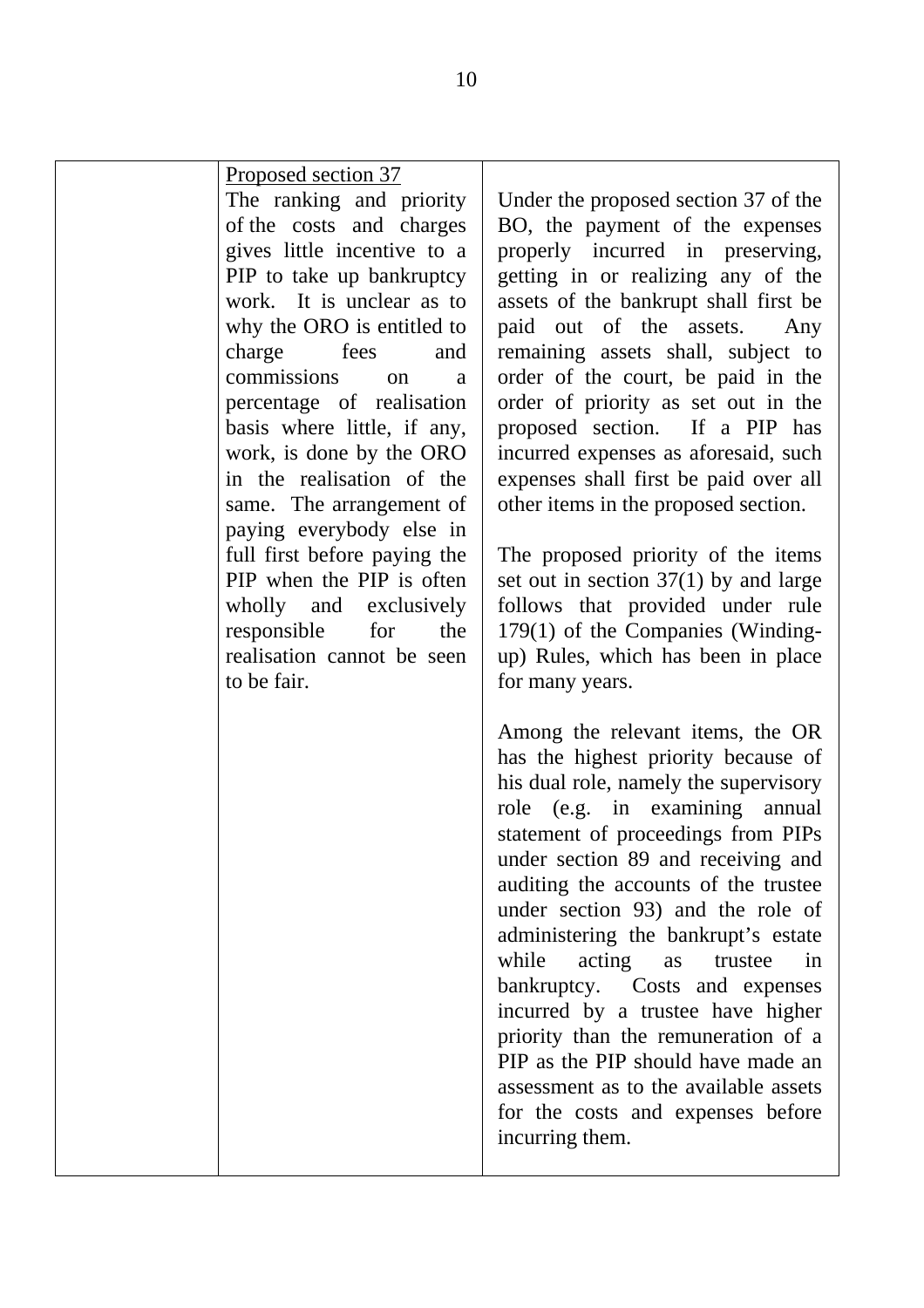| The wording in $(1)(ii)(e)$<br>does not read well as the<br>charges of any shorthand<br>writer can hardly be<br>related to (and "excepted"<br>from) "expenses properly<br>incurred in preserving,<br>getting in or realizing the<br>assets of the bankrupt". | Paragraph (e) of section 37(1) should<br>be read together with the opening<br>lines of section $37(1)$ as well as the<br>new section $37(3)$ . The combined<br>effect being the cost of a shorthand<br>writer appointed by the Official<br>Receiver, which is regarded as an<br>expense properly incurred in getting<br>in or realizing the assets of the<br>bankrupt concerned, would have<br>been deducted from the bankrupt's<br>assets before the remaining assets<br>are distributed in the proposed order<br>The exclusion<br>of priority.<br>("except) tries to highlight this<br>point. |
|--------------------------------------------------------------------------------------------------------------------------------------------------------------------------------------------------------------------------------------------------------------|-------------------------------------------------------------------------------------------------------------------------------------------------------------------------------------------------------------------------------------------------------------------------------------------------------------------------------------------------------------------------------------------------------------------------------------------------------------------------------------------------------------------------------------------------------------------------------------------------|
| Under $(3)$ , why should the<br>shorthand writer appointed<br>authorized by<br>the<br><sub>or</sub><br>Official Receiver have any<br>preference over others?                                                                                                 | Proposed section $37(3)$ will bring the<br>priority of the costs of the shorthand<br>writer appointed by the OR to a<br>higher priority. This is in line with<br>the rationale that the costs and<br>expenses incurred by the OR (who<br>have a dual role) should be accorded<br>a higher priority than other expenses<br>of the bankruptcy.                                                                                                                                                                                                                                                    |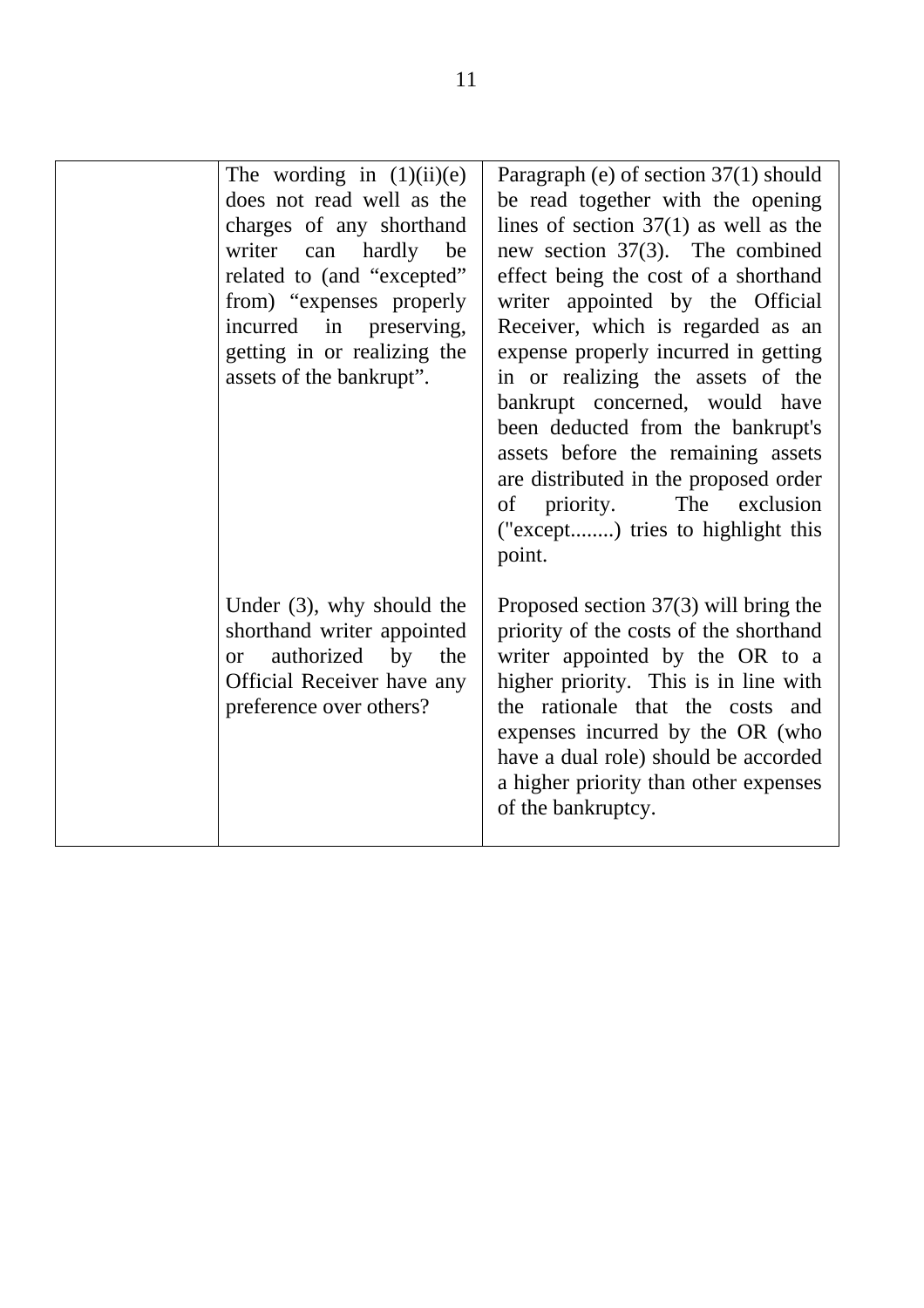| Proposed Section 58(1A)<br>What happens if<br>the<br>provisional trustee does not<br>eventually become<br>the<br>trustee, how then would<br>the property become vested<br>the provisional<br>from<br>trustee to the trustee? Even<br>if the provisional trustee<br>becomes the trustee, what<br>mechanics<br>the<br>of<br><i>is</i><br>property becoming vested<br>from<br>the provisional<br>trustee to the trustee? | If the provisional trustee does not<br>eventually become the trustee and<br>another person is appointed as<br>trustee, the property will be passed<br>on to and be vested in the appointed<br>trustee under section $58(2)$ of the<br>BO. If the provisional trustee<br>becomes the trustee, the property of<br>the bankrupt shall pass to and shall<br>vest in the trustee for the time being<br>under section $58(3)$ of the BO. |
|-----------------------------------------------------------------------------------------------------------------------------------------------------------------------------------------------------------------------------------------------------------------------------------------------------------------------------------------------------------------------------------------------------------------------|------------------------------------------------------------------------------------------------------------------------------------------------------------------------------------------------------------------------------------------------------------------------------------------------------------------------------------------------------------------------------------------------------------------------------------|
| Section 79<br>Why is the name restricted<br>to "(provisional) trustee<br>of the property of $\cdots$ a<br>bankrupt"? This may give<br>the impression that the<br>does<br>trustee<br>not<br>(have<br>deal<br>with<br>to)<br>powers<br>liabilities,<br>creditors<br><b>or</b><br>general<br>affairs<br>of<br>the<br>bankrupt. Suggest to use<br>"trustee<br>of the estate"<br>instead.                                  | The wording "trustee of the property"<br>of a bankrupt" is already used in the<br>existing section 79, and we are not<br>aware of any problem arising from<br>its use.<br>In any case, the powers of the<br>provisional trustee are provided for<br>under proposed section $60(2)$ , which<br>should be sufficient to deal with the<br>general affairs of the bankrupt.                                                            |
| Section 80(1) and $(1A)$<br>Comments similar to those<br>on the proposed section<br>$12(1B)$ above.                                                                                                                                                                                                                                                                                                                   | See response on proposed section<br>$12(1B)$ above.                                                                                                                                                                                                                                                                                                                                                                                |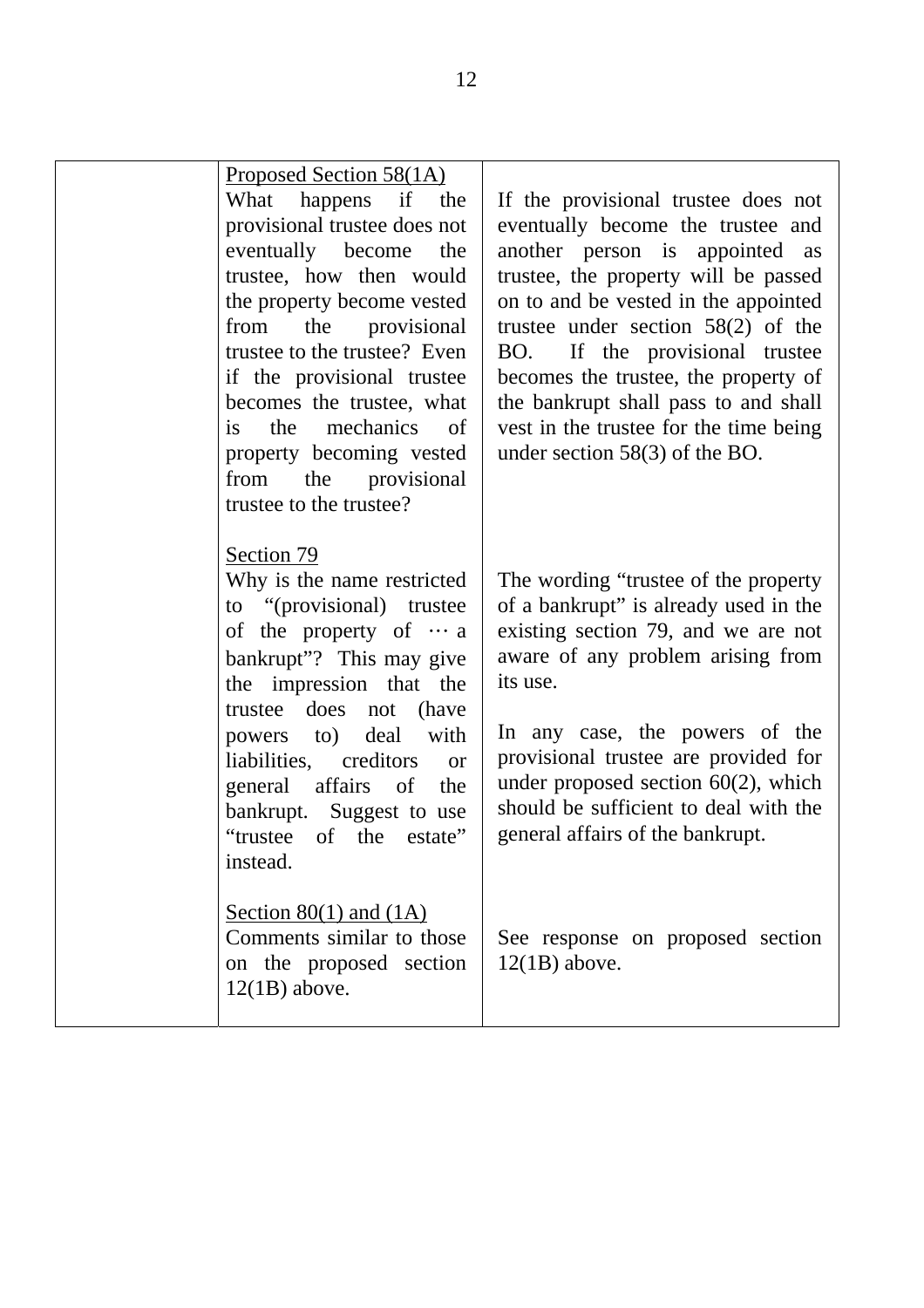| Section 81A<br>In $81A(2)$ , the appointment<br>by the OR of any other<br>person will be with<br>reference to the office<br>of provisional<br>trustee<br>$81A(1)$ , which<br>(see<br>appointment is before the<br>calling of the first meeting<br>of creditors. Hence it is<br>unclear why there is a<br>reference to the exercising<br>of the OR's power during<br>interim<br>period<br>this<br>creditors'<br>"without"<br>a<br>meeting". | Proposed section 81A provides for<br>the appointment of a provisional<br>trustee by the ORO in the event of a<br>vacancy in the office of provisional<br>trustee. Such a vacancy may occur<br>after a creditors' meeting.<br>Proposed section $81(A)(2)$ provides<br>that the power may be exercised<br>without a creditor's meeting to<br>clarify any doubts that a creditor's<br>meeting is required<br>for<br>the<br>appointment. |
|--------------------------------------------------------------------------------------------------------------------------------------------------------------------------------------------------------------------------------------------------------------------------------------------------------------------------------------------------------------------------------------------------------------------------------------------|--------------------------------------------------------------------------------------------------------------------------------------------------------------------------------------------------------------------------------------------------------------------------------------------------------------------------------------------------------------------------------------------------------------------------------------|
| Section 85A<br>In $(1)$ , it should be made<br>clear as to whether the<br>"scale/basis of fees" as<br>fixed by the OR will be<br>fixed on a case by case<br>basis, or fixed and then<br>applied "across the board"<br>for all cases at the relevant<br>time.                                                                                                                                                                               | The scale/basis of fees will be fixed<br>by the ORO and agreed with the<br>provisional trustee at the time of the<br>appointment. The ORO intends to<br>debtor-petition<br>the<br>outsource<br>summary bankruptcy cases to PIPs<br>by way of open tender as is done in<br>the summary liquidation cases and<br>the remuneration will be on such<br>scale or basis as agreed at the time of<br>the award of the tender.               |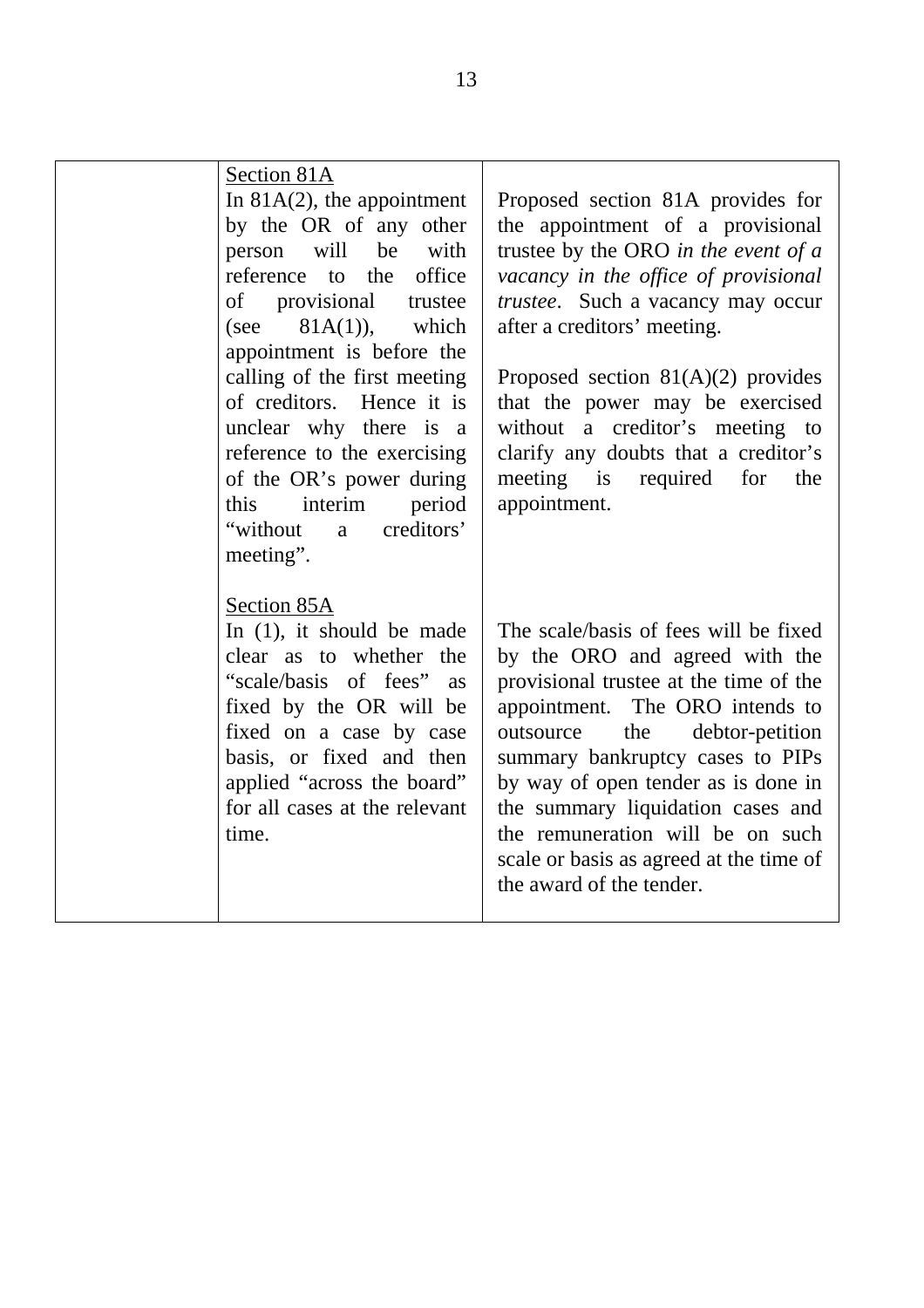| It<br>appears<br>(provisional)<br>himself does not have any<br>capacity to apply to the<br>court to have his fee basis<br>and/or<br>reviewed; this would not<br>appear to be fair.                                                                                                                                                                                                                                                                                             | that<br>the<br>trustee<br>remuneration                    | As the remuneration will be agreed<br>with the provisional trustee at the<br>time of appointment, there is no<br>reason to allow the provisional<br>trustee to apply to court for a review.<br>There is also no right to apply for a<br>review by a trustee appointed by the<br>creditors under existing section 17 of<br>the BO.                                                                                                                                                                                                                                                                   |
|--------------------------------------------------------------------------------------------------------------------------------------------------------------------------------------------------------------------------------------------------------------------------------------------------------------------------------------------------------------------------------------------------------------------------------------------------------------------------------|-----------------------------------------------------------|-----------------------------------------------------------------------------------------------------------------------------------------------------------------------------------------------------------------------------------------------------------------------------------------------------------------------------------------------------------------------------------------------------------------------------------------------------------------------------------------------------------------------------------------------------------------------------------------------------|
| Proposed Section 86B<br>In $(1)(a)$ , this is more a<br>power than a "duty".                                                                                                                                                                                                                                                                                                                                                                                                   |                                                           | This, i.e. to raise money in any case<br>where in the interests of the creditors<br>it appears necessary so to do, is a<br>duty of the trustee. Other than<br>having to comply with the BO, a<br>trustee acts in a fiduciary capacity.                                                                                                                                                                                                                                                                                                                                                              |
| In $(1)(f)$ , this "duty"<br>assist the bankrupt<br>preparing his statement of<br>affairs ("SoA") will very<br>likely be abused by the<br>bankrupt as a basis of<br>taking a laid-back position<br>and instead requiring the<br>trustee to prepare the SoA<br>from<br>no<br>information or incomplete<br>books and records. This<br>" $duty"$<br>abolished. Instead, this<br>may be included as a<br>"power" of the trustee if<br>circumstance<br>requires it to be exercised. | to<br>in<br>little<br><b>or</b><br>should<br>be<br>really | The bankrupt is under the duty to<br>submit the statement of affairs<br>within 21 days from the date of the<br>bankruptcy order under section 18 of<br>the BO. Failure to do so without<br>reasonable excuse may render the<br>bankrupt guilty of contempt of court<br>under section $18(4)$ . The bankrupt<br>could not claim reasonable excuse if<br>he takes a laid-back position and<br>require the trustee to prepare the<br>SoA from no or little information or<br>incomplete books and records. At<br>present, the ORO has a similar duty<br>when acting as<br>a trustee-in-<br>bankruptcy. |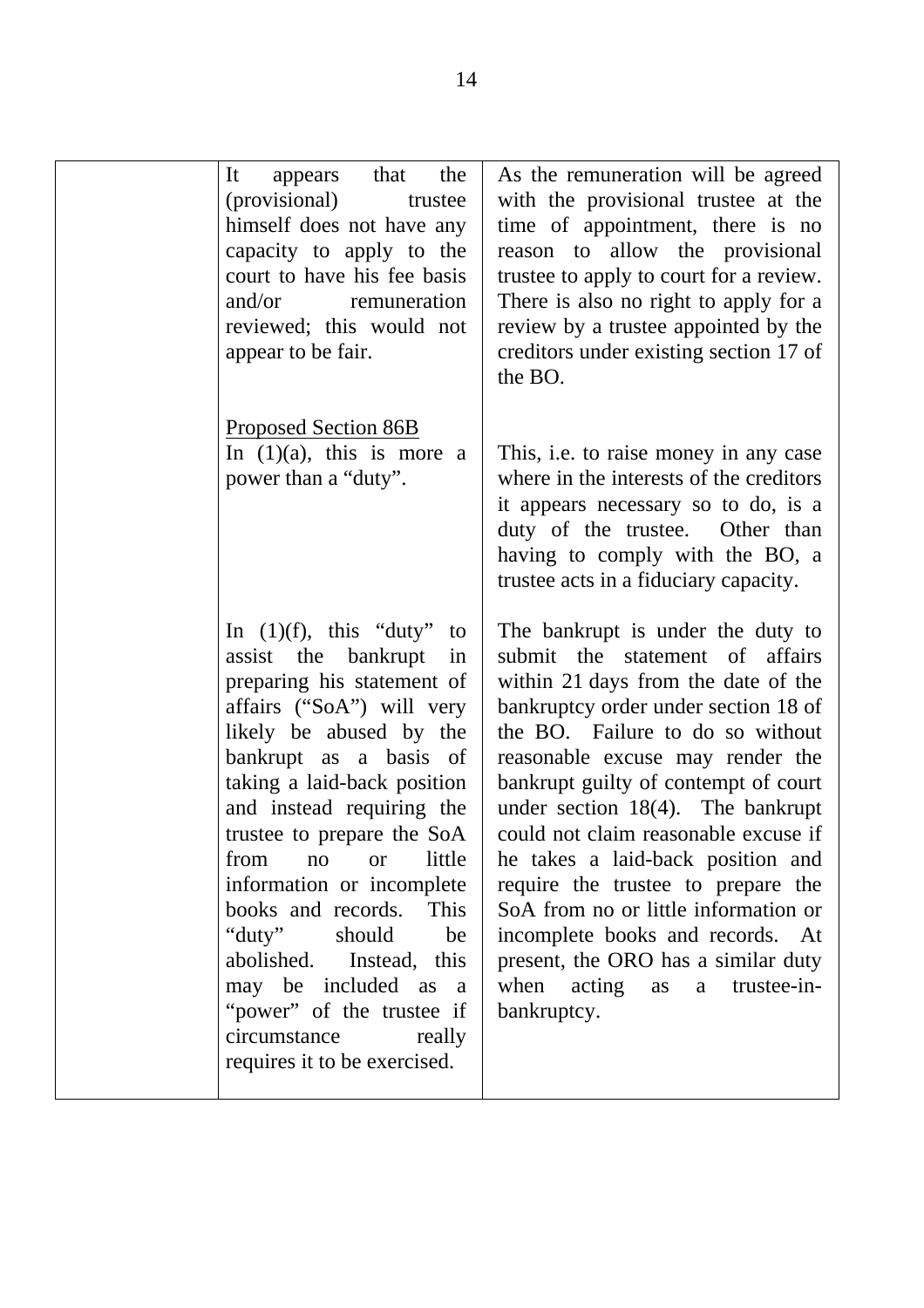| <u>Others</u><br>1. The ORO/Government<br>provide no subsidy to<br>bankruptcy<br>administrations. With<br>only minimum or even<br>no assets, the PIPs will<br>not have commercial<br>reasons to perform any<br>in-depth investigation<br>of the affairs of any<br>bankrupt, and<br>most<br>cases will be treated as<br>"summary cases" and<br>will "die a natural<br>death" as such. | 1. As mentioned in our paper issued<br>to the Bills Committee, the cases<br>will be allocated in batches as<br>that PIPs can achieve economies<br>Based<br>of scale.<br>on<br>past<br>experience, in the great majority<br>of bankruptcy cases,<br>the<br>bankrupts have very limited<br>assets and income, or no assets<br>and no income at all. Given the<br>profile of the<br>bankrupt,<br>experience shows that a number<br>of the arrangements under the<br>BO had not been resorted to in<br>practice for bankruptcy cases<br>with limited or no assets. These<br>include investigation procedures<br>that require substantial funds or<br>distribution of dividend.<br>the<br>After all, the outsourcing will be<br>proceeded by way of open tender<br>and it is up to the PIPs to make a<br>commercial decision on whether<br>or not to make a bid. |
|--------------------------------------------------------------------------------------------------------------------------------------------------------------------------------------------------------------------------------------------------------------------------------------------------------------------------------------------------------------------------------------|-------------------------------------------------------------------------------------------------------------------------------------------------------------------------------------------------------------------------------------------------------------------------------------------------------------------------------------------------------------------------------------------------------------------------------------------------------------------------------------------------------------------------------------------------------------------------------------------------------------------------------------------------------------------------------------------------------------------------------------------------------------------------------------------------------------------------------------------------------------|
| may therefore<br>It<br>be<br>set<br>necessary<br>to<br>procedures<br>and/or<br>criteria to:-<br>• allow the ORO the<br>flexibility<br>not<br>to<br>have to treat all cases<br>with<br>assets<br>$\sigma$<br>less<br>than<br>HK\$200,000<br>summary cases;                                                                                                                            | We believe that cases with assets<br>of less than \$200,000 should be<br>treated by summary procedures.<br>Please also see response in above<br>paragraph.                                                                                                                                                                                                                                                                                                                                                                                                                                                                                                                                                                                                                                                                                                  |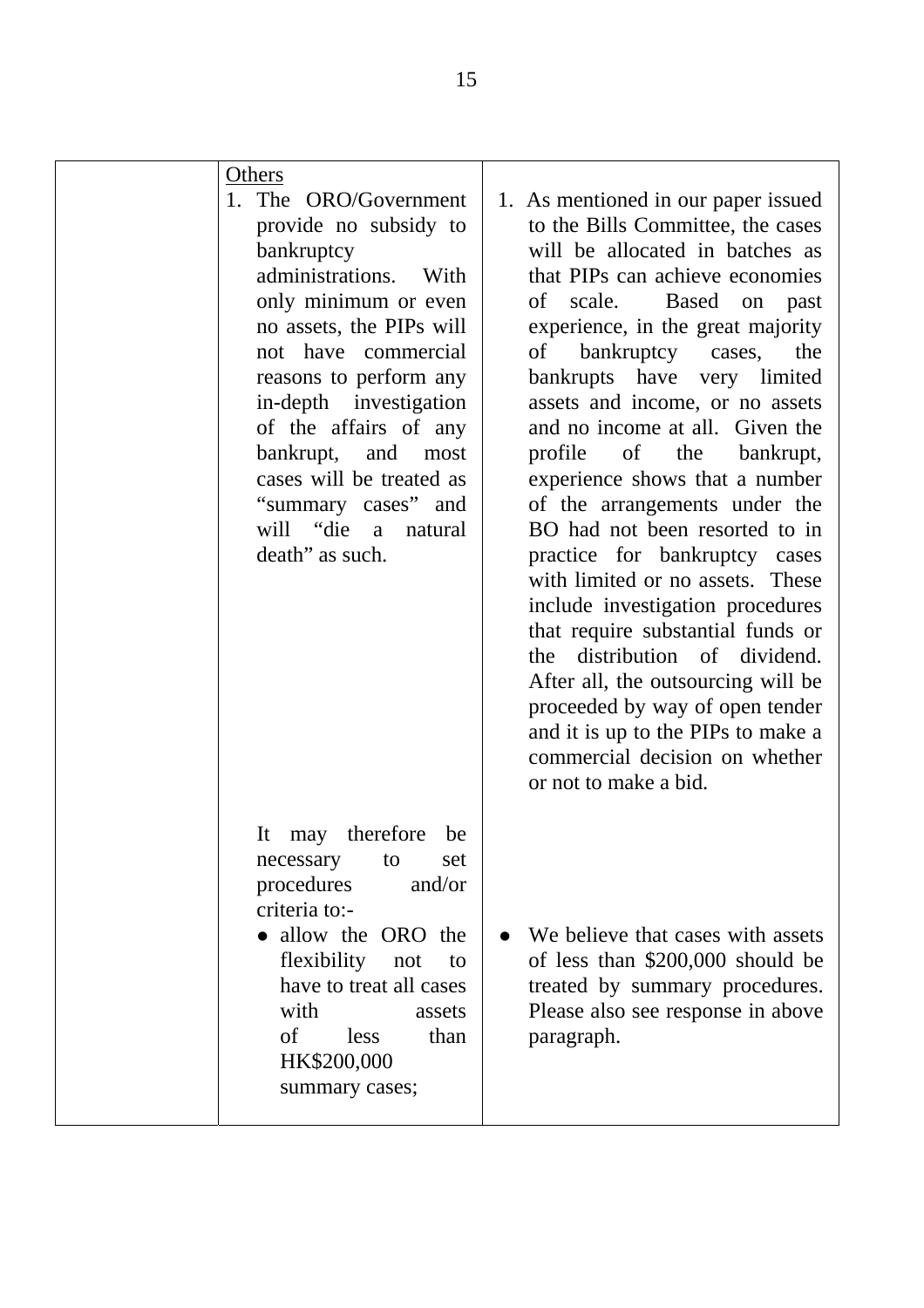| ascertain how<br>the<br>$\bullet$<br>ORO forms a view<br>that the assets are<br>unlikely to have a<br>value of more than<br>HK\$200,000; and                                                                                                                                                                                                                                                                                                                                                         | The ORO will form the view<br>$\bullet$<br>from the available information.<br>In a debtor-petition case, a sworn<br>statement of affairs is filed in<br>court together with the petition<br>and the value of the property of<br>the bankrupt may be ascertained<br>the<br>petition<br>from<br>and<br>the<br>statement of affairs and any other<br>available<br>information,<br>e.g.<br>information provided by<br>the<br>creditors. |
|------------------------------------------------------------------------------------------------------------------------------------------------------------------------------------------------------------------------------------------------------------------------------------------------------------------------------------------------------------------------------------------------------------------------------------------------------------------------------------------------------|-------------------------------------------------------------------------------------------------------------------------------------------------------------------------------------------------------------------------------------------------------------------------------------------------------------------------------------------------------------------------------------------------------------------------------------|
| enable<br>the<br>Government/ORO to<br>provide funding for<br>PIPs to be appointed<br>trustee (or agents of<br>the OR as trustee) to<br>carry out detailed<br>investigations.                                                                                                                                                                                                                                                                                                                         | The Government does not intend<br>funding<br>provide<br>for<br>to<br>investigations<br><b>PIPs</b><br>by<br>in<br>individual<br>bankruptcy<br>cases.<br>Investigations<br>should<br>be<br>conducted by using the assets of<br>the estate.                                                                                                                                                                                           |
| 2. A PIP should be able to<br>appointed<br>as<br>be<br>an<br>interim trustee (Section<br>13). Besides, as long as<br>a creditor is prepared to<br>provide the funding for<br>this appointment, the<br>ORO should not insist<br>on seeing "evidence"<br>from<br>the<br>applicant/creditor that<br>there<br>are<br>definitely<br>assets worth more than<br>HK\$200,000<br>(and<br>hence should not be<br>dealt with<br>as<br>a<br>"summary" case).<br>Further, "protection of<br>the estate" should be | 2. Section 13 of the BO provides that<br>the ORO may be appointed as the<br>interim trustee. There was only<br>one case of such appointment in<br>the past 10 years, which petition<br>was subsequently withdrawn. In<br>practice, we see no need to<br>amend the section for PIPs to be<br>appointed as interim trustee.                                                                                                           |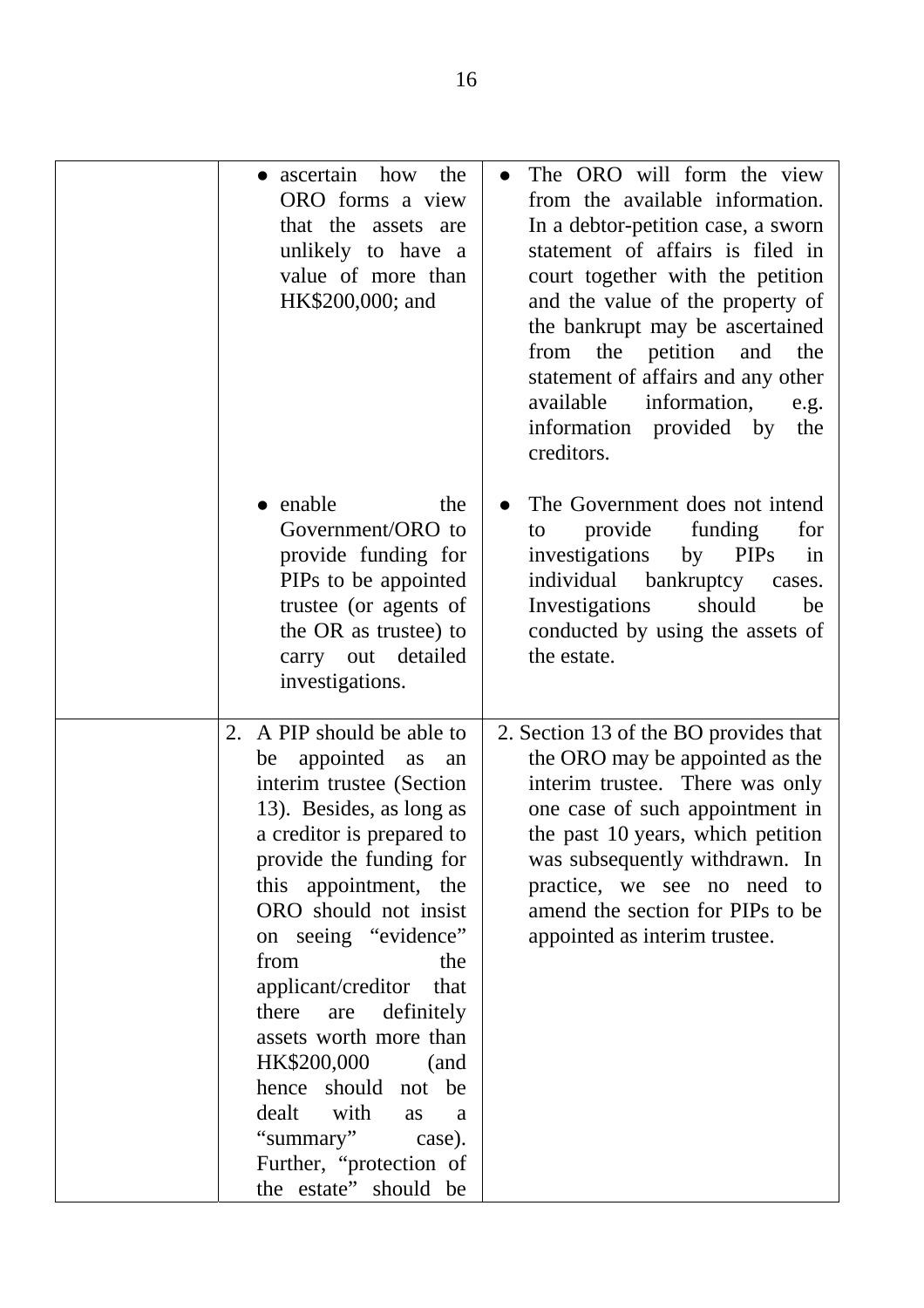|                                                          | extended<br>include<br>to<br>protection of books and<br>records of the potential<br>bankrupt.                                                                                                                                                                                                                                                                                                                                                             |                                                                                                                                                                               |
|----------------------------------------------------------|-----------------------------------------------------------------------------------------------------------------------------------------------------------------------------------------------------------------------------------------------------------------------------------------------------------------------------------------------------------------------------------------------------------------------------------------------------------|-------------------------------------------------------------------------------------------------------------------------------------------------------------------------------|
| 13. British<br>Chamber of<br>Commerce<br>of Hong<br>Kong | The<br>Chamber<br>has<br>submitted<br>formal<br>a<br>response to the consultancy<br>at length and does not wish<br>to give formal evidence to<br>the Committee.<br>Submissions of the British<br>Chamber of Commerce in<br>the Consultancy on the<br>aspect of outsourcing of<br>bankruptcy cases -                                                                                                                                                       | Noted                                                                                                                                                                         |
|                                                          | Suggest that there would<br>be little interest from PIPs<br>dealing<br>with<br>1n<br>insignificant bankruptcy<br>debts/debts if for no other<br>reason than commercial<br>exigencies. Having said<br>that, it is appreciated that<br>there would be significant<br>benefit to the ORO for<br>outsourcing the matters to<br>PIPs if the PIPs were to be<br>satisfied that there was a<br>realistic financial return<br>available to them for such<br>work. | As mentioned in our response to<br>Grant Thornton above, we believe<br>that there will be sufficient interest<br>from PIPs in tenderering under the<br>proposed arrangements. |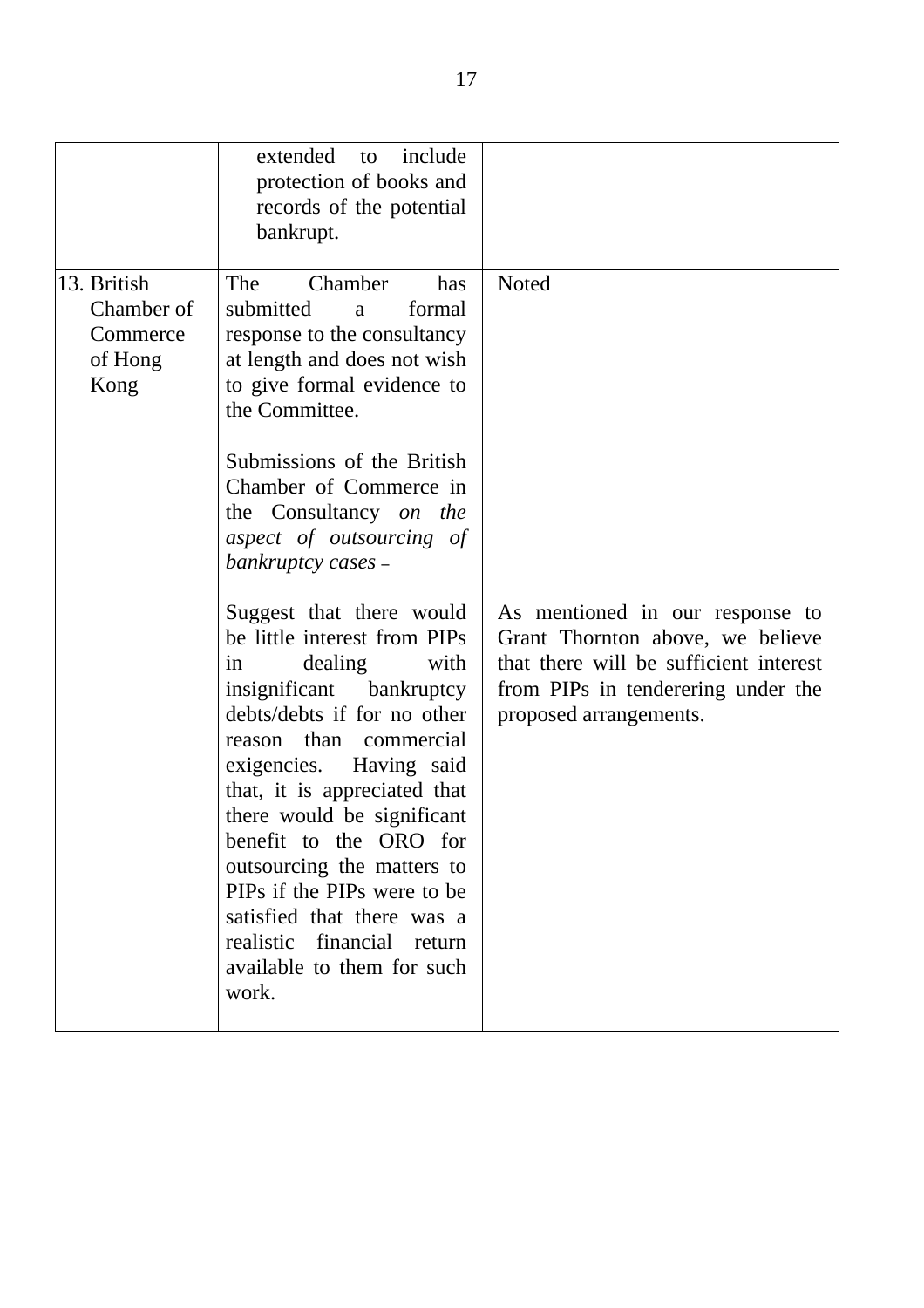| Perhaps PIPs outsourcing<br>could include the proposed<br>Interbank Debt Relief<br>Company (which would be<br>much less expensive than<br>IVAs). This financial<br>institutional<br>industry<br>initiative proposes to work<br>with debtors on bankruptcy<br>avoidance via restructuring<br>programmes ("DRP") as<br>well as debt counselling. It<br>would be simple to extend<br>such activities to include<br>trustee administration.<br>Ideally one industry body<br>dealing with all aspects of<br>debtor financial difficulties<br>is the preferred solution. | Proposal is probably outside the<br>scope of the present amendment<br>exercise.<br>In any case, we believe that the<br>industry can pursue the initiative (if<br>it so wishes), and the Interbank Debt<br>Relief Company (if materialized) can<br>tender for the outsourced bankruptcy<br>cases provided that it meets the<br>relevant pre-qualification criteria. |
|--------------------------------------------------------------------------------------------------------------------------------------------------------------------------------------------------------------------------------------------------------------------------------------------------------------------------------------------------------------------------------------------------------------------------------------------------------------------------------------------------------------------------------------------------------------------|--------------------------------------------------------------------------------------------------------------------------------------------------------------------------------------------------------------------------------------------------------------------------------------------------------------------------------------------------------------------|
|--------------------------------------------------------------------------------------------------------------------------------------------------------------------------------------------------------------------------------------------------------------------------------------------------------------------------------------------------------------------------------------------------------------------------------------------------------------------------------------------------------------------------------------------------------------------|--------------------------------------------------------------------------------------------------------------------------------------------------------------------------------------------------------------------------------------------------------------------------------------------------------------------------------------------------------------------|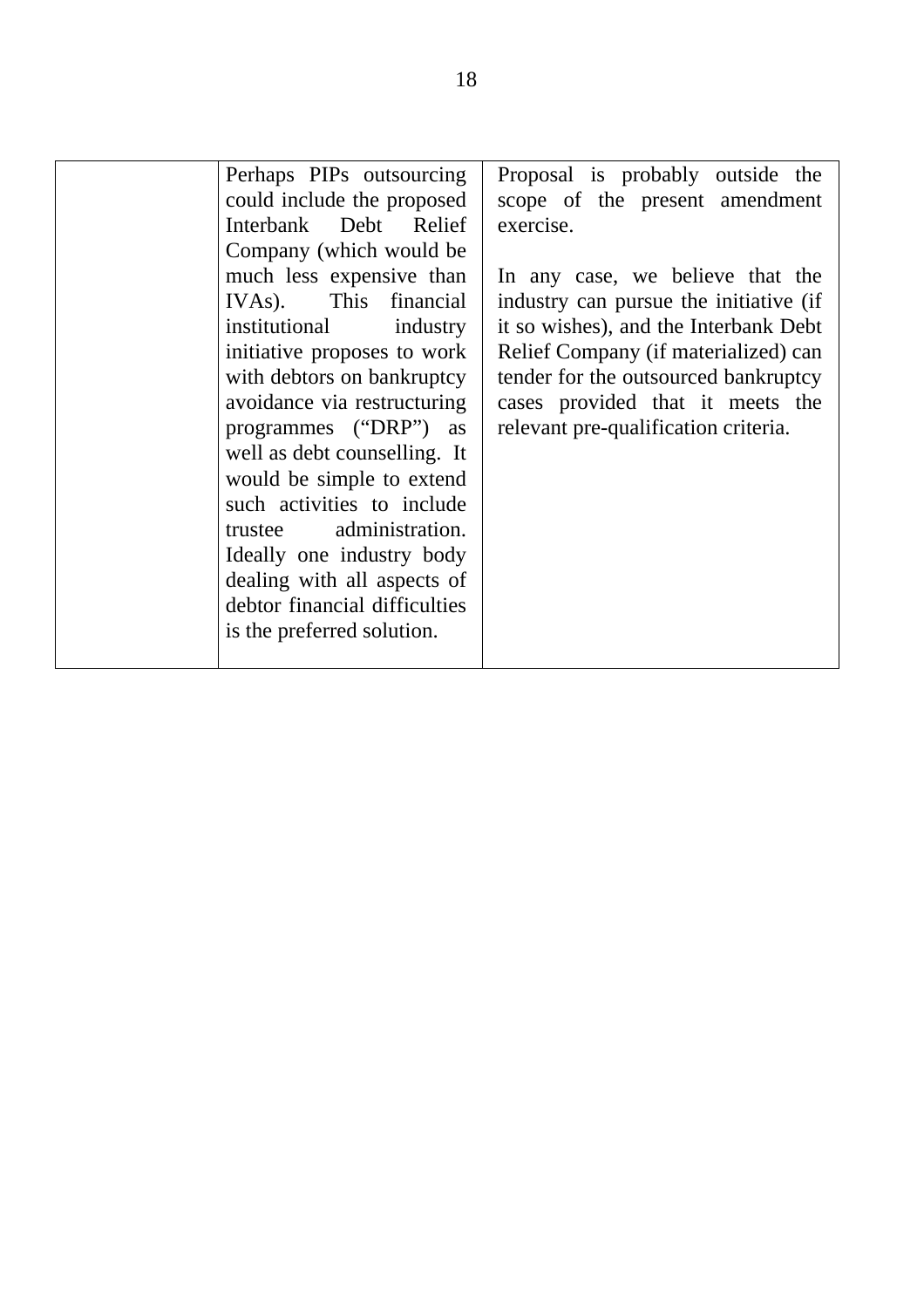| 14. Kenny Tam | <b>General</b>                               |                                                                             |
|---------------|----------------------------------------------|-----------------------------------------------------------------------------|
| &Co.          | Support the proposed                         | Noted                                                                       |
|               | outsourcing<br>of                            |                                                                             |
|               | management of bankruptcy                     |                                                                             |
|               | cases to PIPs and also                       |                                                                             |
|               | support the<br>general                       |                                                                             |
|               | framework of the proposed                    |                                                                             |
|               | Bill.                                        |                                                                             |
|               | 1. Priority of costs and<br>charges          |                                                                             |
|               | The current proposed<br>priority in proposed | Under the proposed section 37 of the<br>BO, the payment of the expenses     |
|               | section 37 of the BO                         | properly incurred in preserving,                                            |
|               | will<br>create<br>a                          | getting in or realizing any of the                                          |
|               | disincentive to the PIPs                     | assets of the bankrupt shall first be                                       |
|               | to maximize realization                      | paid out of the assets.                                                     |
|               | for the benefit of the                       |                                                                             |
|               | general body<br>of                           |                                                                             |
|               | creditors.                                   |                                                                             |
|               | that<br>Propose<br>the                       | The proposed priority of the items                                          |
|               | priority of<br>outside                       | set out in section $37(1)$ by and large                                     |
|               | trustee's disbursements                      | follows that provided under rule                                            |
|               | and fees ( <i>i.e.</i> proposed              | 179(1) of the Companies (Winding-                                           |
|               | section $37(1)(f)$ , (g) and                 | up) Rules.                                                                  |
|               | (h) of the BO) should                        |                                                                             |
|               | be given a higher<br>ranking before<br>the   | Since only self(debtor)-petitioned<br>cases will be outsourced, the cost of |
|               | petitioner's costs (i.e.                     | petition will in any case be paid by                                        |
|               | proposed<br>section                          | the bankrupt himself.                                                       |
|               | $37(1)(b)$ of the BO).                       |                                                                             |
|               |                                              |                                                                             |